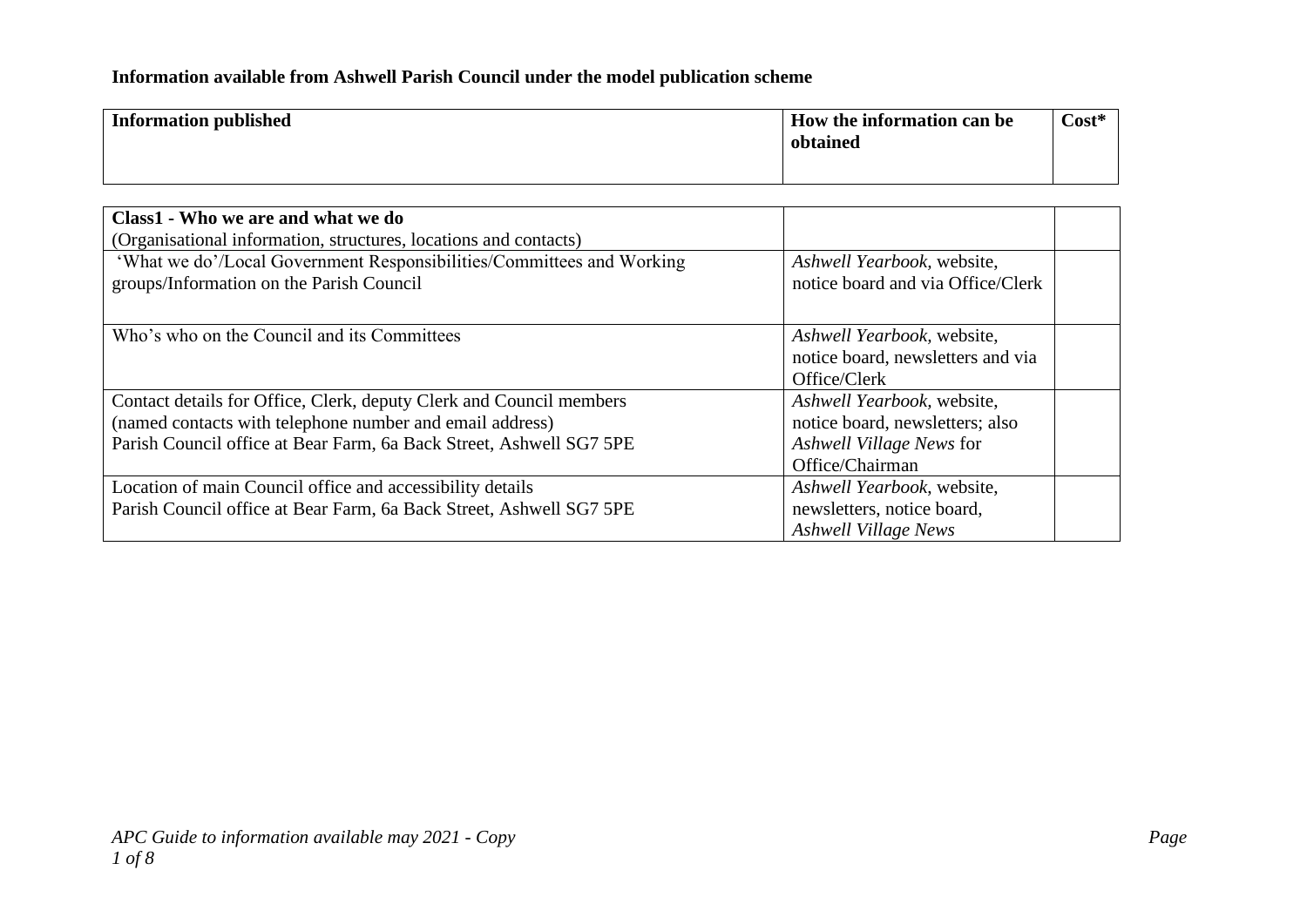| Class 2 – What we spend and how we spend it                                               |                                    |  |
|-------------------------------------------------------------------------------------------|------------------------------------|--|
| (Financial information relating to projected and actual income and expenditure,           |                                    |  |
| procurement, contracts and financial audit; current and previous financial year)          |                                    |  |
| Annual return form and report by auditor (internal and external)                          | Via Clerk, website and, for        |  |
|                                                                                           | limited period following audit, on |  |
|                                                                                           | notice board                       |  |
| Finalised budget                                                                          | Via Clerk, website and outline     |  |
|                                                                                           | information in minutes and         |  |
|                                                                                           | Ashwell Yearbook/Financial         |  |
|                                                                                           | Report                             |  |
| Receipt books, bank statements, VAT reclaim records                                       | Via Clerk                          |  |
|                                                                                           |                                    |  |
| Audit documents – asset register, details of tenancies, list of current contracts awarded | Via Clerk                          |  |
| and value of contract, details of involvement in charitable trusts                        |                                    |  |
| Precept and precept request to NHDC                                                       | Via Clerk, in Annual Report, in    |  |
|                                                                                           | minutes (with budget), Ashwell     |  |
|                                                                                           | Yearbook/Financial Report and      |  |
|                                                                                           | website (in budget)                |  |
| <b>Financial Regulations</b>                                                              | Via Clerk                          |  |
|                                                                                           |                                    |  |
| Grants given and received                                                                 | Via Clerk, in minutes (with        |  |
|                                                                                           | budget) and outline information    |  |
|                                                                                           | in Annual Report and Ashwell       |  |
|                                                                                           | Yearbook/Financial Report) and     |  |
|                                                                                           | website                            |  |
| Members' allowances and expenses                                                          | N/A                                |  |
|                                                                                           |                                    |  |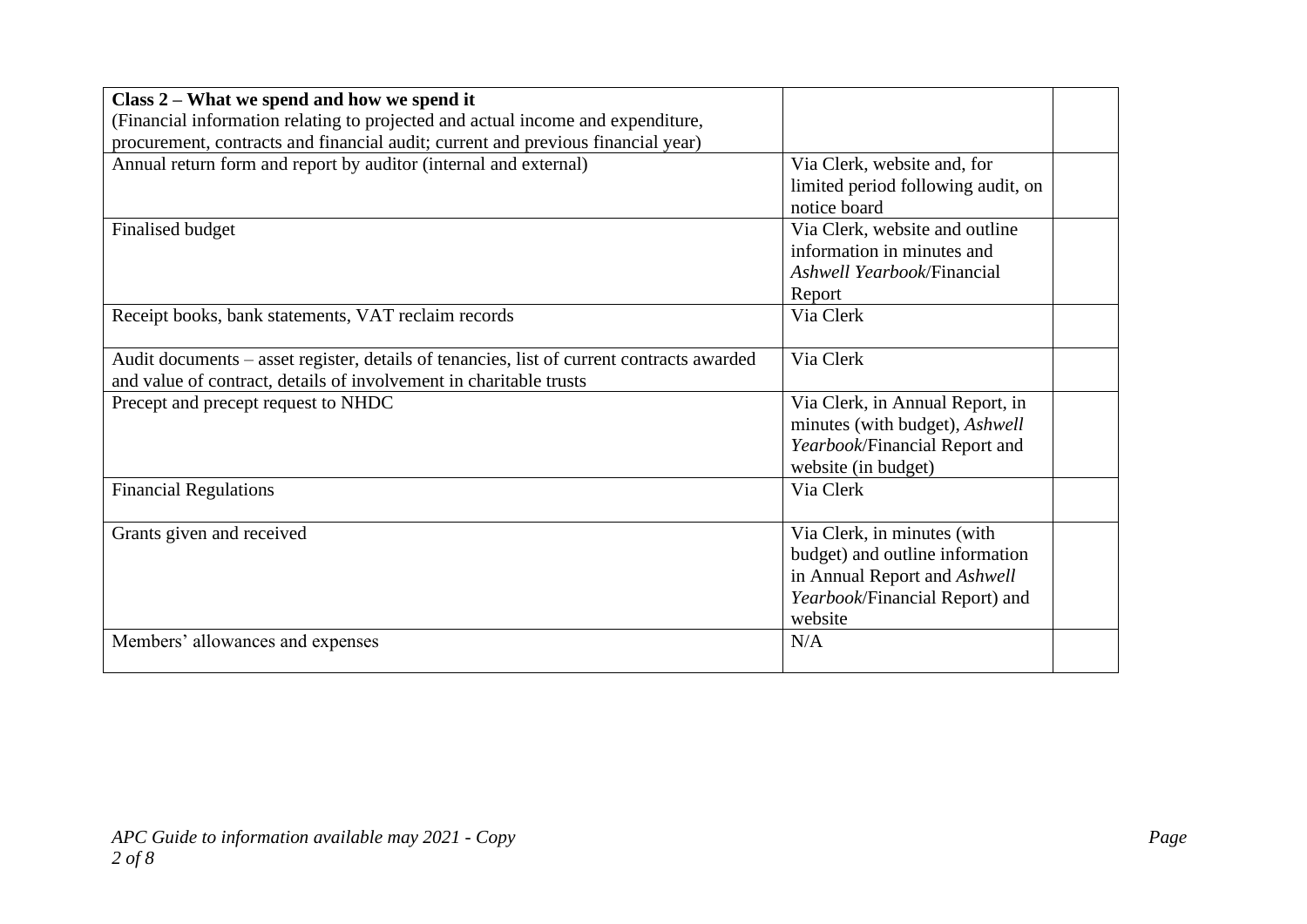| Class 3 – What our priorities are and how we are doing                          |                                   |  |
|---------------------------------------------------------------------------------|-----------------------------------|--|
| (Strategies and plans, performance indicators, audits, inspections and reviews) |                                   |  |
| Ongoing:                                                                        |                                   |  |
| <b>Annual Report</b>                                                            | Reports within Ashwell Yearbook   |  |
|                                                                                 | published in March and on         |  |
|                                                                                 | website.                          |  |
| Neighbourhood Plan                                                              | Regular updates in minutes/news   |  |
|                                                                                 | items/website. Publicity and hard |  |
|                                                                                 | copies of questionnaires for      |  |
|                                                                                 | consultations to all households.  |  |
| Previous:                                                                       |                                   |  |
| <b>Quality Status</b>                                                           | Awarded October 2009. Hard        |  |
|                                                                                 | copy submission documents         |  |
|                                                                                 | available for viewing (via Clerk) |  |
| Parish Plan published November 2007                                             | Hard copy (delivered free to all  |  |
|                                                                                 | households November 2007);        |  |
| Local charters drawn up in accordance with DCLG guidelines -                    | Hard copy (via Clerk) and         |  |
| <b>Ashwell Village Design Statement</b>                                         | website.                          |  |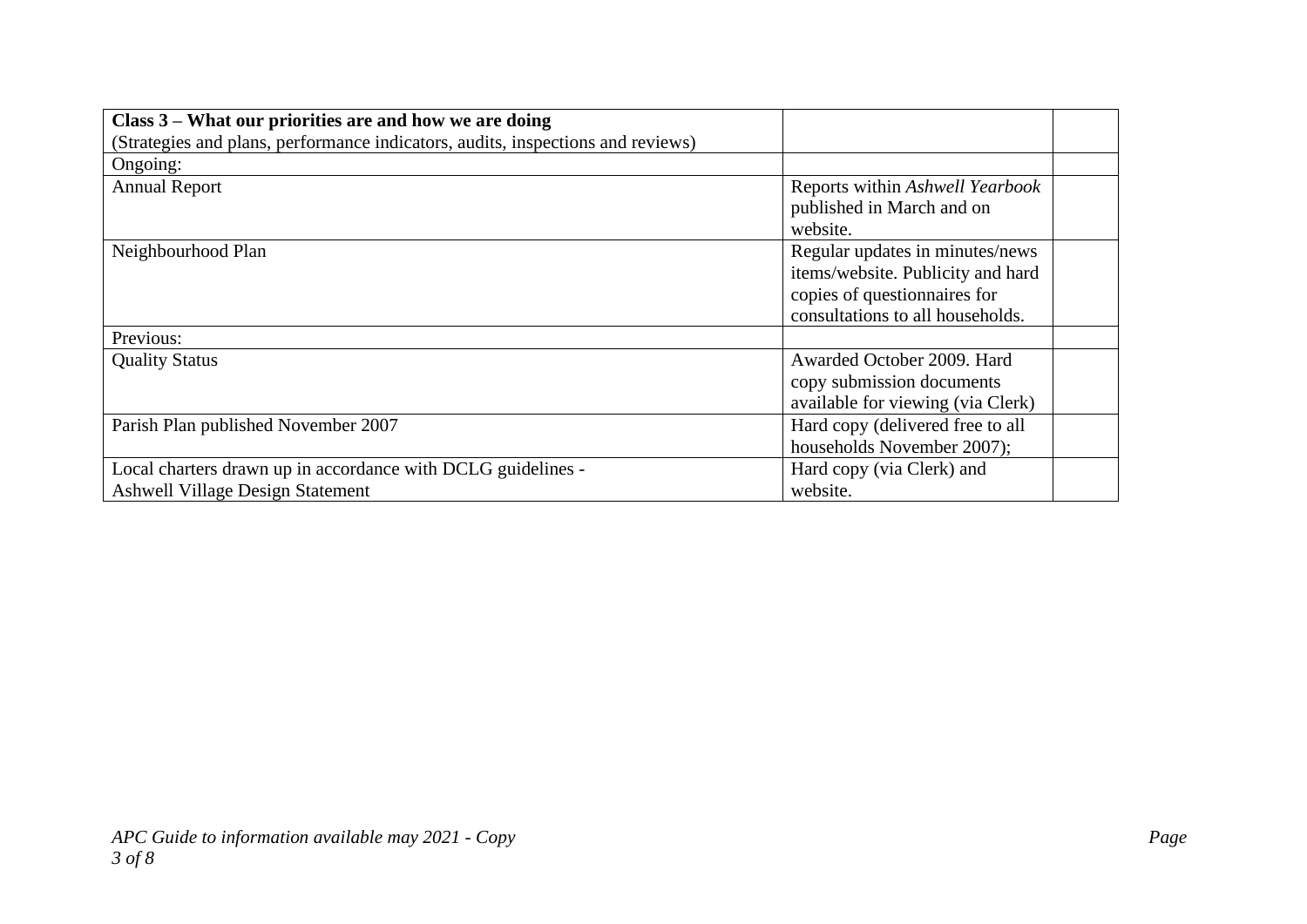| Class 4 – How we make decisions                                                            |                                     |
|--------------------------------------------------------------------------------------------|-------------------------------------|
| (Decision making processes and records of decisions)                                       |                                     |
| Timetable of meetings (Council, committee, working groups and Annual Parish                | Via Clerk                           |
| Meeting)                                                                                   |                                     |
| Agendas of meetings (as above)                                                             | Website. Hard copies on notice      |
|                                                                                            | board for limited period at least 3 |
|                                                                                            | clear days prior to meeting         |
|                                                                                            | (parish meeting at least 7 clear)   |
|                                                                                            | days); also via Clerk.              |
| Minutes of meetings (as above) – nb this will exclude information that is properly         | Copies on website and via Clerk     |
| regarded as private to the meeting, eg financial, legal, personnel matters. For such parts | (as draft until approved at next)   |
| of meetings, the fact that it took place and the subject matter is recorded in the minutes | Council meeting)                    |
| but not the detail.                                                                        |                                     |
| Reports presented to council meetings - nb disclosure as above.                            | Copies via Clerk.                   |
|                                                                                            |                                     |
| Responses to consultation papers                                                           | Copies via Clerk.                   |
| Responses to planning applications                                                         | In Parish Council and Planning      |
|                                                                                            | Committee minutes on website        |
|                                                                                            | and summary in Ashwell Village      |
|                                                                                            | News. Copies via Clerk.             |
| Bye-laws                                                                                   | Copies via Clerk.                   |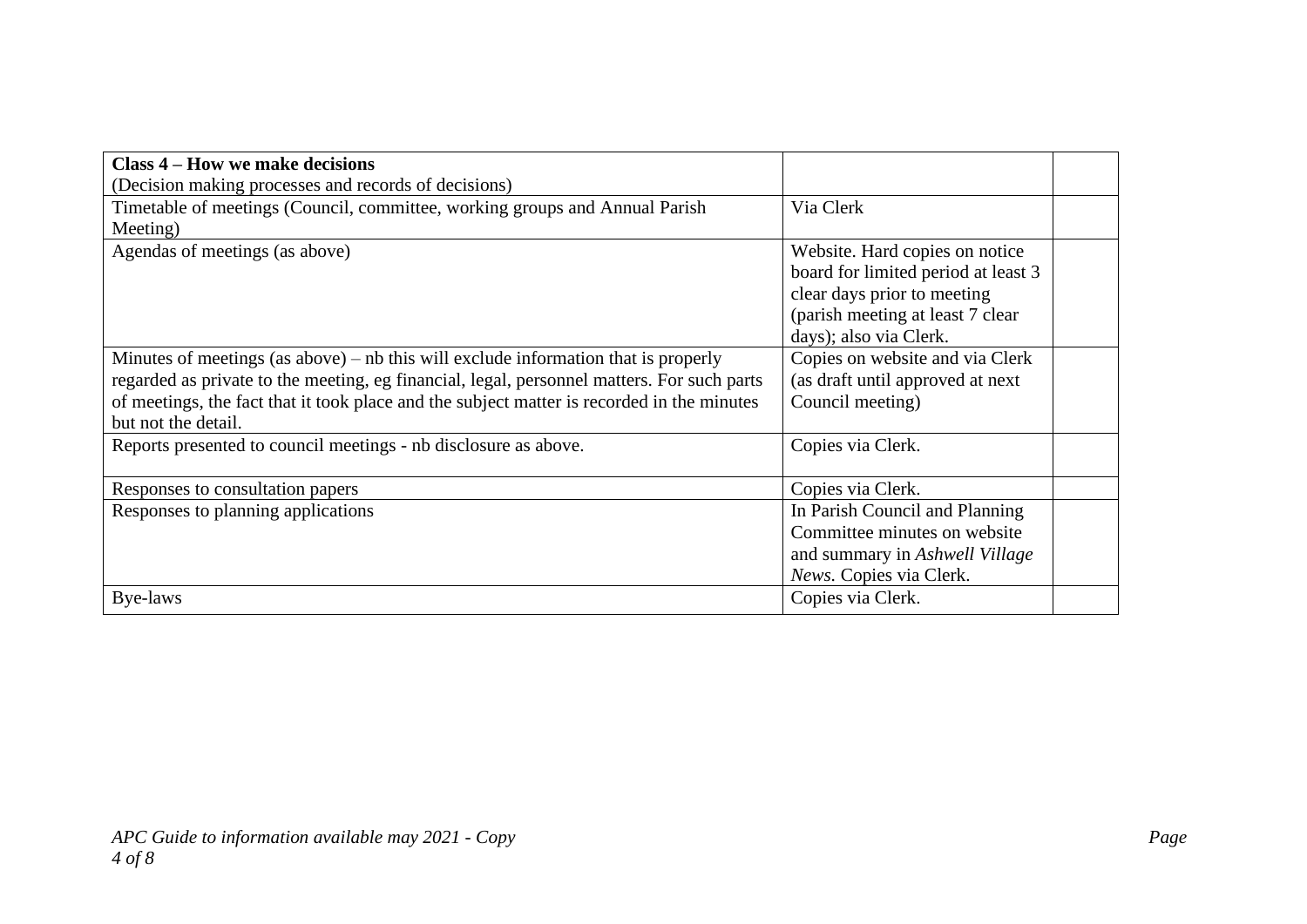| Class 5 – Our policies and procedures                                                    |                                  |  |
|------------------------------------------------------------------------------------------|----------------------------------|--|
| (Current written protocols, policies and procedures for delivering our services and      |                                  |  |
| responsibilities)                                                                        |                                  |  |
| <b>Standing Orders</b>                                                                   | On website and copies via Clerk. |  |
| Policies and procedures for the provision of services and about the employment of staff: | Copies via Clerk.                |  |
| <b>Training Policy</b>                                                                   |                                  |  |
| Employment of staff-NALC model contract for Clerk and Deputy Clerk.                      |                                  |  |
| Contracts and risk assessments for all.                                                  |                                  |  |
| Freedom of Information – model Publication Scheme. Schedule of charges N/A as none       | Website and copies via Clerk.    |  |
| made.                                                                                    |                                  |  |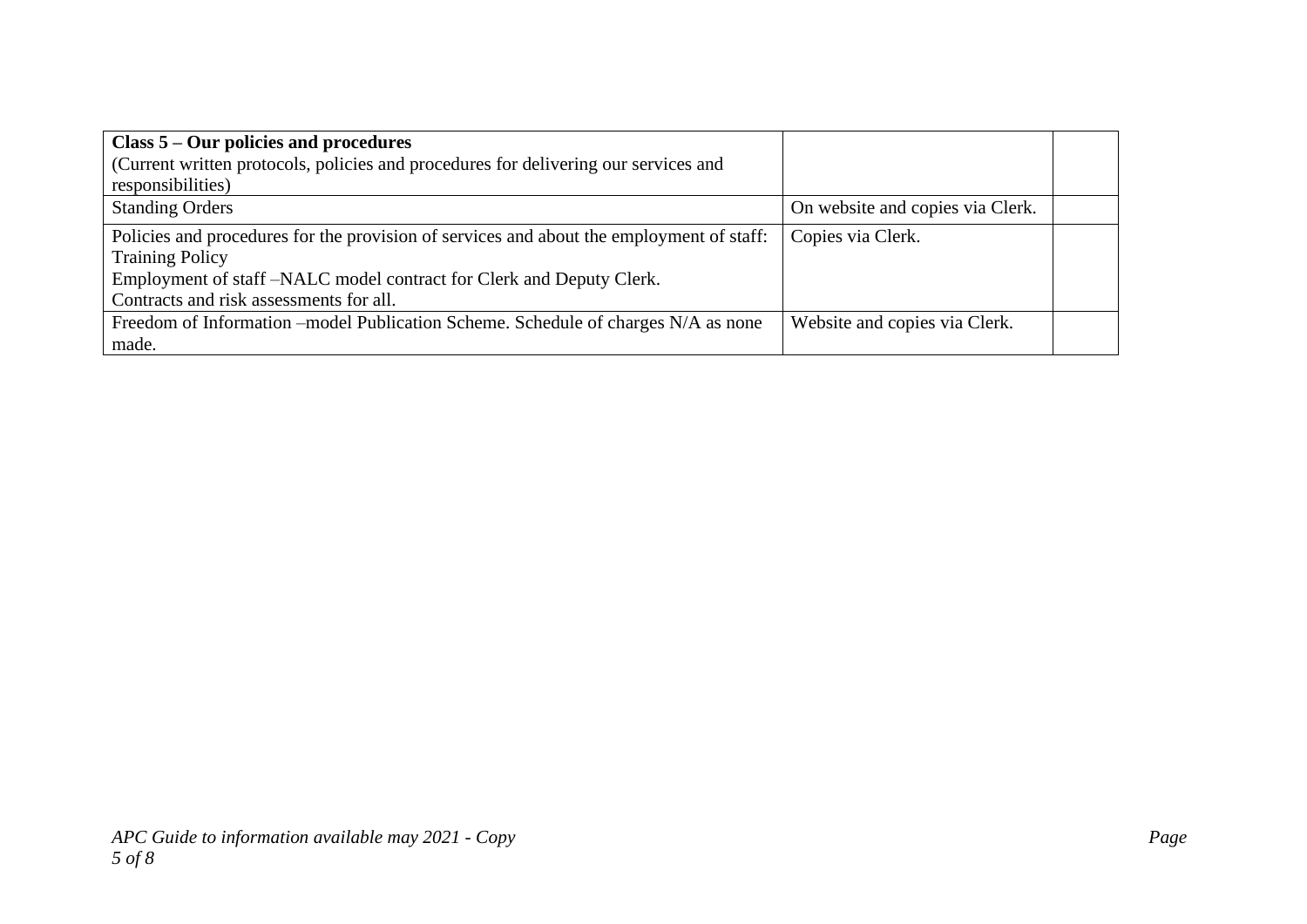| Class $6$ – Lists and Registers                                              |                                  |
|------------------------------------------------------------------------------|----------------------------------|
| (Currently maintained lists and registers only)                              |                                  |
| <b>Assets Register</b>                                                       | In audit documents; copies via   |
|                                                                              | Clerk.                           |
| Code of Conduct:                                                             | Members Info to NHDC website     |
| Members Declarations of Acceptance of Office                                 | via their Monitoring Officer.    |
| Register of Members' Interests                                               | Copies via Clerk.                |
|                                                                              |                                  |
| <b>Burial Ground:</b>                                                        | Via Clerk; some information may  |
| <b>Register of Burials</b>                                                   | only be available by inspection. |
| Register of Public Graves (and Index)                                        |                                  |
| <b>Register of Purchased Graves</b>                                          |                                  |
| Plan of Burial Ground                                                        |                                  |
| The Springs:                                                                 | Copies via Clerk.                |
| Water flow data and water quality data as supplied by the Environment Agency |                                  |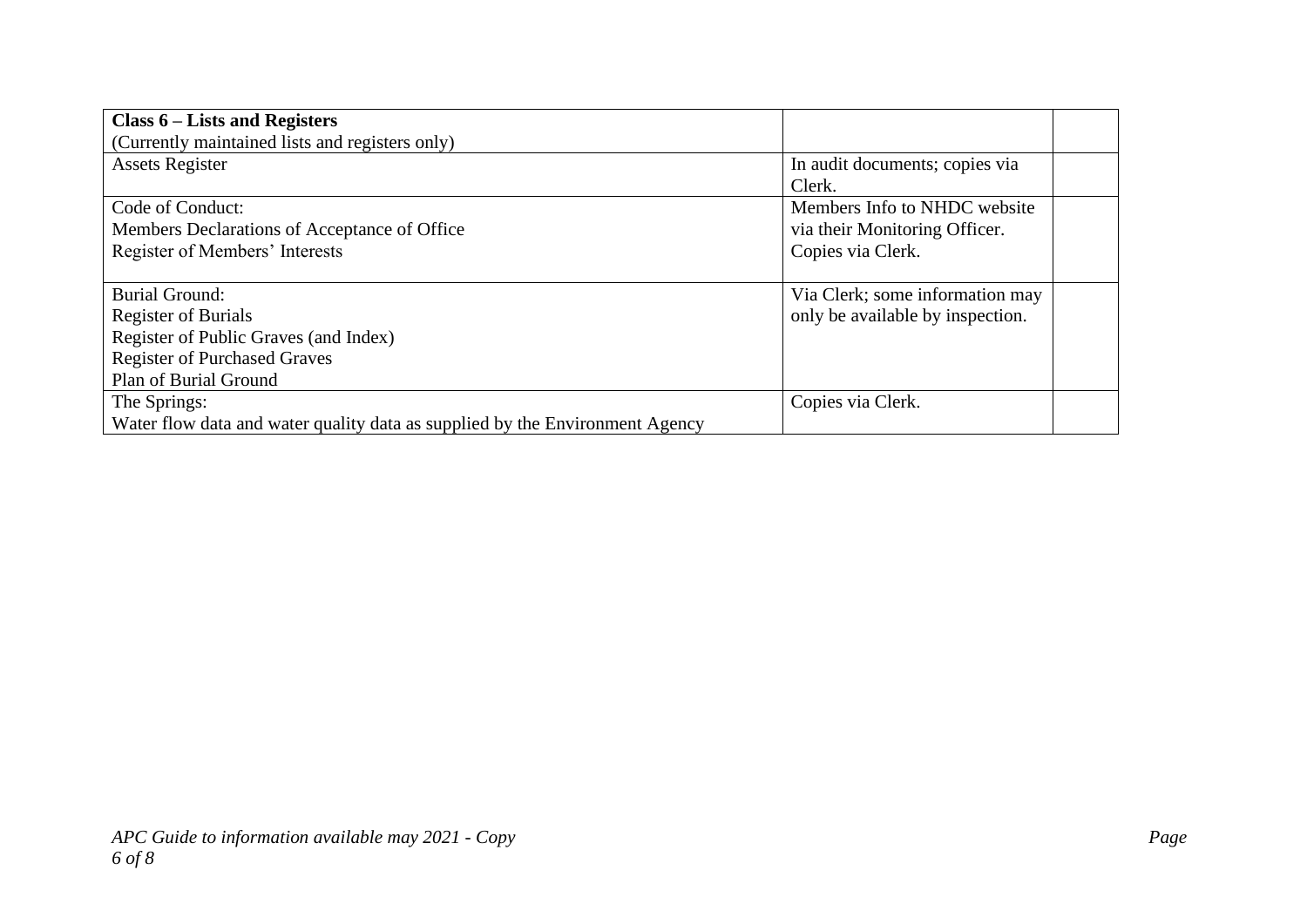| Class 7 – The services we offer                                                        |                                |  |
|----------------------------------------------------------------------------------------|--------------------------------|--|
| (Information about the services we offer, including leaflets, guidance and newsletters |                                |  |
| produced for the public and businesses).                                               |                                |  |
|                                                                                        |                                |  |
| Publications including general information about services offered (The Recreation      | Ashwell Yearbook, website,     |  |
| Ground, Pavilion and children's playground, Small Gains sports field and allotments,   | Ashwell Village News, ad hoc   |  |
| amenity land including The Springs, Carters Pond, Merchant Taylors Green, the          | newsletters. Also via Clerk.   |  |
| Cemetery in Station Road, maintenance of the St Mary' Parish Church churchyard, the    |                                |  |
| church clock, road side seats, litter and dog waste bins, Environmental Cleansing (to  |                                |  |
| supplement services provided by the District Council), footpaths (in conjunction with  |                                |  |
| Herts County Council), the Lock Up, maintenance of the War Memorial (in conjunction    |                                |  |
| with the Ashwell Branch Royal British Legion), Parish Council and village notice       |                                |  |
| boards.                                                                                |                                |  |
| Services for which the Parish Council makes charges                                    |                                |  |
| Allotments                                                                             | Via Clerk; charges and Tenancy |  |
|                                                                                        | Agreement                      |  |
| <b>Burial Ground</b>                                                                   | Via Clerk and website; Burial  |  |
|                                                                                        | Ground: Guide for Parishioners |  |
| The Recreation Ground and Pavilion                                                     | Via Clerk                      |  |